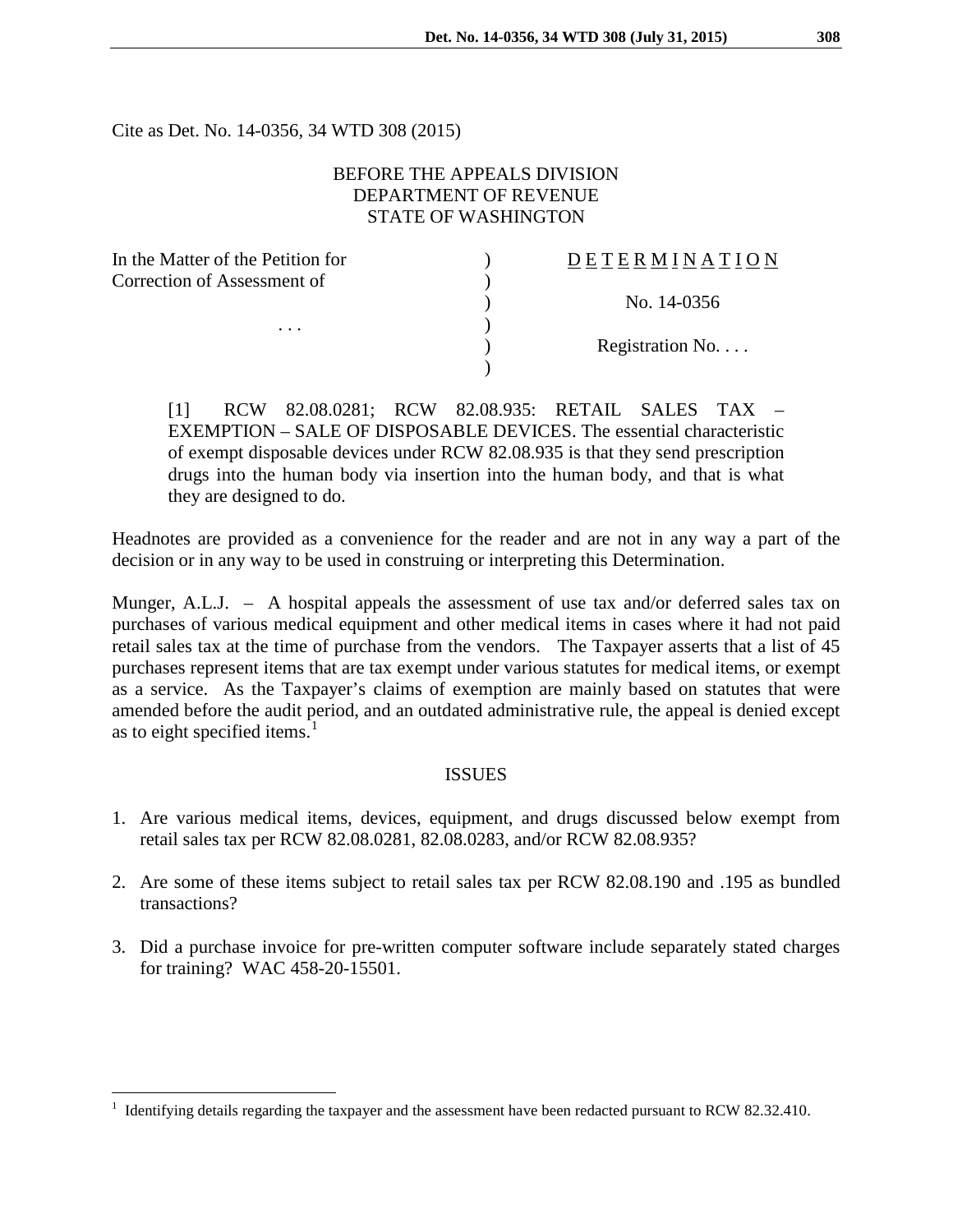#### FINDINGS OF FACT

The Taxpayer, a corporation, is a hospital located in . . . Washington. As a routine part of its business, the Taxpayer purchases numerous medical devices, equipment, and other medical items. The Department of Revenue (the Department) audited the Taxpayer for the period of January 1, 2007 through December 31, 2010. On appeal the Taxpayer seeks a partial reversal of the assessment resulting from the audit, asserting that certain items purchased within the audit test period without payment of the retail sales tax were tax exempt medical items.

During the audit, the Department used a random sample to verify that sales or use tax was correctly paid on purchases. Amounts of \$85,000 or larger were removed from the sample population and examined on an actual basis, including [a software vendor] contract. The Department assessed use tax and/or deferred sales tax on those purchases where Taxpayer did not pay sales tax to the vendor (or tax to the Department). The assessment, issued September 25, 2013, included  $\$\dots$  in use tax, and interest of  $\$\dots$ , for a total of  $\$\dots$ . The Taxpayer timely appealed.

#### ANALYSIS

During the 2003 legislative session, the Washington state legislature began its efforts to conform Washington laws to the Streamlined Sales and Use Tax Agreement (SSUTA). As a result, it passed the Streamlined Sales Tax Act, Chapter 168, Laws of 2003. Many of the statutory provisions of SSUTA took effect in 2004. For example, RCW 82.08.0281, which provides definitions and a sales tax exemption for the sale of prescription drugs, was amended to conform to SSUTA. Likewise, RCW 82.08.0283, with definitions and a tax exemption for sales of certain medical items, was amended to conform to  $S\text{SUTA}.^2$  $S\text{SUTA}.^2$  Other statutory tax exemptions were enacted pursuant to SSUTA, such as RCW 82.08.925 (prescribed dietary supplements); RCW 82.08.935 (single use disposable devices, such as syringes, tubing, or catheters, used or to be used to deliver prescription drugs); RCW 82.08.940 (over-the-counter drugs prescribed for human use); and RCW 82.08.945 (prescribed kidney dialysis devices.).<sup>[3](#page-1-1)</sup>

But WAC 458-20-18801 (Rule 18801), which was the rule that DOR adopted to administer taxation of prescription drugs, medical devices, etc., was not amended to conform to the SSUTA statutes until 2014. Consequently, the definitions and exemptions provided in the prior version of Rule 18801 were out of date in many instances and even in conflict with SSUTA during the audit period here. Therefore, the prior version of rule 18801 is inapplicable to this appeal. In discussing the prior version of Rule 18801 in Det. No. 13-0388, 33 WTD 419 (2014), we stated: "Rule 18801 cannot be an independent basis for exempting the sales at issue when there is no statutory basis to do so. Therefore, Rule 18801 is not applicable to this appeal." Similarly, published determinations, such as Det. No. 91-261, 11 WTD 439 (1991) and Det. No. 91-261S, 12 WTD 23 (1993) and others cited by the taxpayer that pre-date enactment of the SSUTA statutes, also are not applicable because they, too, conflict with provisions of SSUTA. We will not cite or discuss those determinations further.

<span id="page-1-0"></span> $2$  RCW 82.08.0283 was amended again in 2007 (Laws of Washington Ch. 6, Sec 1101), but none of the amendments were material to the issues on appeal here.<br> $3$  There are corresponding use tax exemptions in Chapter 82.12 RCW. For brevity, we will limit our discussion to

<span id="page-1-1"></span>the sales tax exemptions with the understanding that an item that is either exempt or non-exempt for sales tax purposes [may be] exempt or non-exempt for use tax purposes.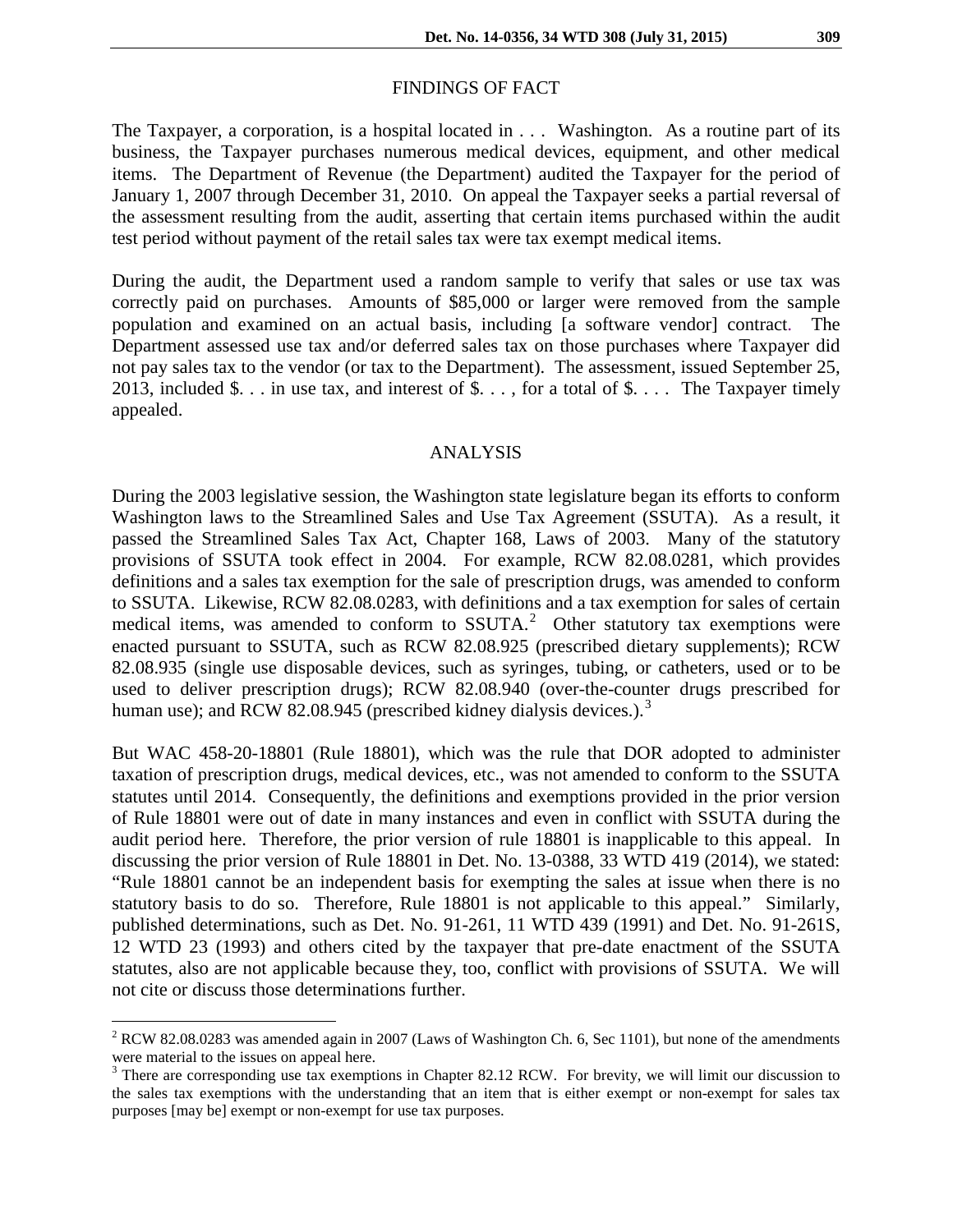The audit period in this matter began January 1, 2007, which is after the date the SSUTA statutes took effect in Washington. Consequently, we base our analysis on SSUTA and its Appendix L (Health Care Item List, Completion Date: June 2, 2006), Appendix M (Health Care Item list, Revision Date: January 29, 2007), and the Streamlined Sales Tax Governing Board Section 328 Taxability Matrix Library of Definitions for Washington, as amended through December 13, 2010. Indeed, SSUTA member states must adopt the definitions in the SSUTA Library of Definitions without qualifications, except those allowed by SSUTA. Det. No. 09-280, 29 WTD 80 (2010). *See also North Central Washington Respiratory Care Services, Inc. v. Dep't of Revenue,* 165 Wn. App. 616, 641-43, 268 P.3d 972 (2011). For the Taxpayer's future reference we will also cite to the current version of Rule 18801 where applicable.

Because the above-referenced statutes are exemption statutes, we construe them narrowly where the items are not specifically addressed and categorized in Appendices L and M and the Library of Definitions. In general, exemptions from a taxing statute must be narrowly construed. Det. No. 08-0050, 27 WTD 189 (2008) (citing *Budget Rent-A-Car, Inc. v. Dep' t of Revenue*, 81 Wn. 2d 171, 174, 500 P.2d 764 (1972); *Evergreen-Washelli Memorial Park Co. v. Dep't of Revenue*, 89 Wn.2d 660, 663, 574 P.2d 735 (1978)) and *North Central,* 165 Wn. App. at 625*, supra*. The taxpayer claiming a tax exemption has the burden of proving that he or she qualifies for it. 27 WTD 189 (citing *Group Health Cooperative of Puget Sound, Inc. v. State Tax Commission*, 72 Wn.2d 422, 433 P.2d 201 (1967)). Taxation is the rule; exemption is the exception. 27 WTD 189 (citing *Spokane County v. City of Spokane*, 169 Wash. 355, 358, 13 P.2d 1084 (1932)).

Also critical to this appeal is that by Washington State law, taxpayers are required to keep and preserve their business records. RCW 82.32.070(1) states:

(1) Every person liable for any fee or tax imposed by chapters 82.04 through 82.27 RCW shall keep and preserve, for a period of five years, suitable records as may be necessary to determine the amount of any tax for which he may be liable, which records shall include copies of all federal income tax and state tax returns and reports made by him. All his books, records, and invoices shall be open for examination at any time by the department of revenue. . . .

*See also* WAC 458-20-254(3) and Det. No. 00-043, 20 WTD 39 (2001). Similarly, WAC 458-  $20-254(2)(a)$ , the administrative rule regarding records, provides: "It is the duty of each taxpayer to prepare and preserve all books of record in a systematic manner conforming to accepted accounting methods and procedures."

## **Catheters and Contrasts**

Before addressing the Taxpayer's list of 45 specific purchase invoices, there are several recurring issues we will address at the onset. For many of the disputed purchases, the Taxpayer asserts that they are exempt because of the use of contrast media. The items, which include various types of catheters, canulae, and other similar items of medical tubing, often serve more than one medical function.

RCW 82.08.935, provides an exemption from sales tax for disposable devices used to deliver prescription drugs, and reads: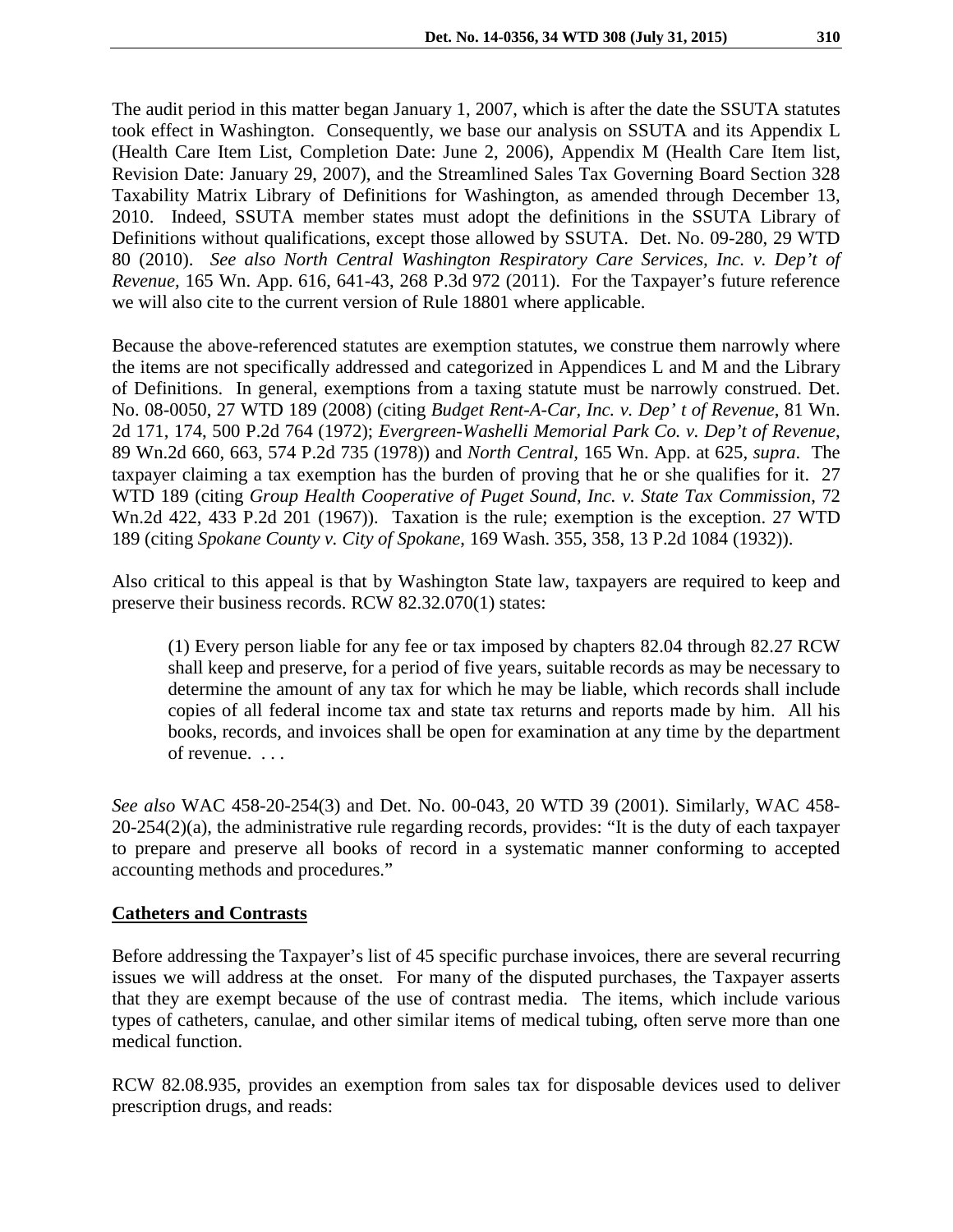The tax levied by RCW 82.08.020 shall not apply to sales of *disposable devices* used or to be *used to deliver* drugs for human use, pursuant to a prescription. "Disposable devices used to deliver drugs" means single use items such as syringes, tubing, or catheters.

At issue in this appeal is the requirement that the devices be used to deliver a prescription drug to the patient. In cases where the devices were not disposable we have found that they are ineligible for the exemption by not being disposable. Most of the catheters in this case are single use, and disposable. In vascular surgery, contrast media is routinely used during the procedure so the physician can guide the catheter. The use of radiopaque (visible on imaging scans) contract materials allows the physician to see the location of the surgical catheter with the use of medical imaging equipment. Depending on the type of medical procedure involved, contrast material may be injected or infused directly into the patient's body. Some procedures involve the contrast material being used to fill a balloon or similar type of catheter, and although the catheter is inside the patient's artery, the contrast media does not leave the catheter.

In a pre-SSUTA determination, we found that a balloon catheter need not release the contrast media into the patient's body in order to qualify for exemption. Det. No. 95-122, 15 WTD 86 (1995). The exemption was based on the contrast media being considered a prescription drug, and the catheter was being used to deliver it. *See* the pre-2003 version of RCW 82.08.0281. Specifically, the Department viewed the balloon catheters at issue in that 1995 case to be "not conceptually distinct" from the contrast media and therefore entitled to the prescription drug exemption. *Id.*

However, RCW 82.08.0281, the prescription drug exemption, has been amended since this determination was issued. The current version of RCW 82.08.0281 was enacted in 2003 as part of revisions to comply with SSUTA. The new language is clearly limited to the drugs themselves, and does not include delivery devices. However, a separate exemption statute for disposable drug delivery devices ,RCW 82.08.935, was also enacted in 2003.<sup>[4](#page-3-0)</sup> It is the 2003 statute that is at issue, and which controls our decision, rather than tax decisions addressing prior statutory language.

As to some balloon catheters, because this device contains rather than delivers a prescription item it does not qualify for the exemption. As we previously noted, the requirement that the exempt device be used to deliver the prescription drug into the patient arises from the plain meaning analysis of the statute. Exempt devices under RCW 82.08.935, must be used for a specific purpose, namely "to deliver drugs for human use" and then goes on to list three

<span id="page-3-0"></span> $4$  RCW 82.08.0281(4) defines "prescription" and "drug" as follows:

<sup>(</sup>a) "Prescription" means an order, formula, or recipe issued in any form of oral, written, electronic, or other means of transmission by a duly licensed practitioner authorized by the laws of this state to prescribe.

<sup>(</sup>b) "Drug" means a compound, substance, or preparation, and any component of a compound, substance, or preparation, other than food and food ingredients, dietary supplements, or alcoholic beverages, marijuana, useable marijuana, or marijuana-infused products:

<sup>(</sup>i) Recognized in the official United States pharmacopoeia, official homeopathic pharmacopoeia of the United States, or official national formulary, or any supplement to any of them; or

<sup>(</sup>ii) Intended for use in the diagnosis, cure, mitigation, treatment, or prevention of disease; or

<sup>(</sup>iii) Intended to affect the structure or any function of the body.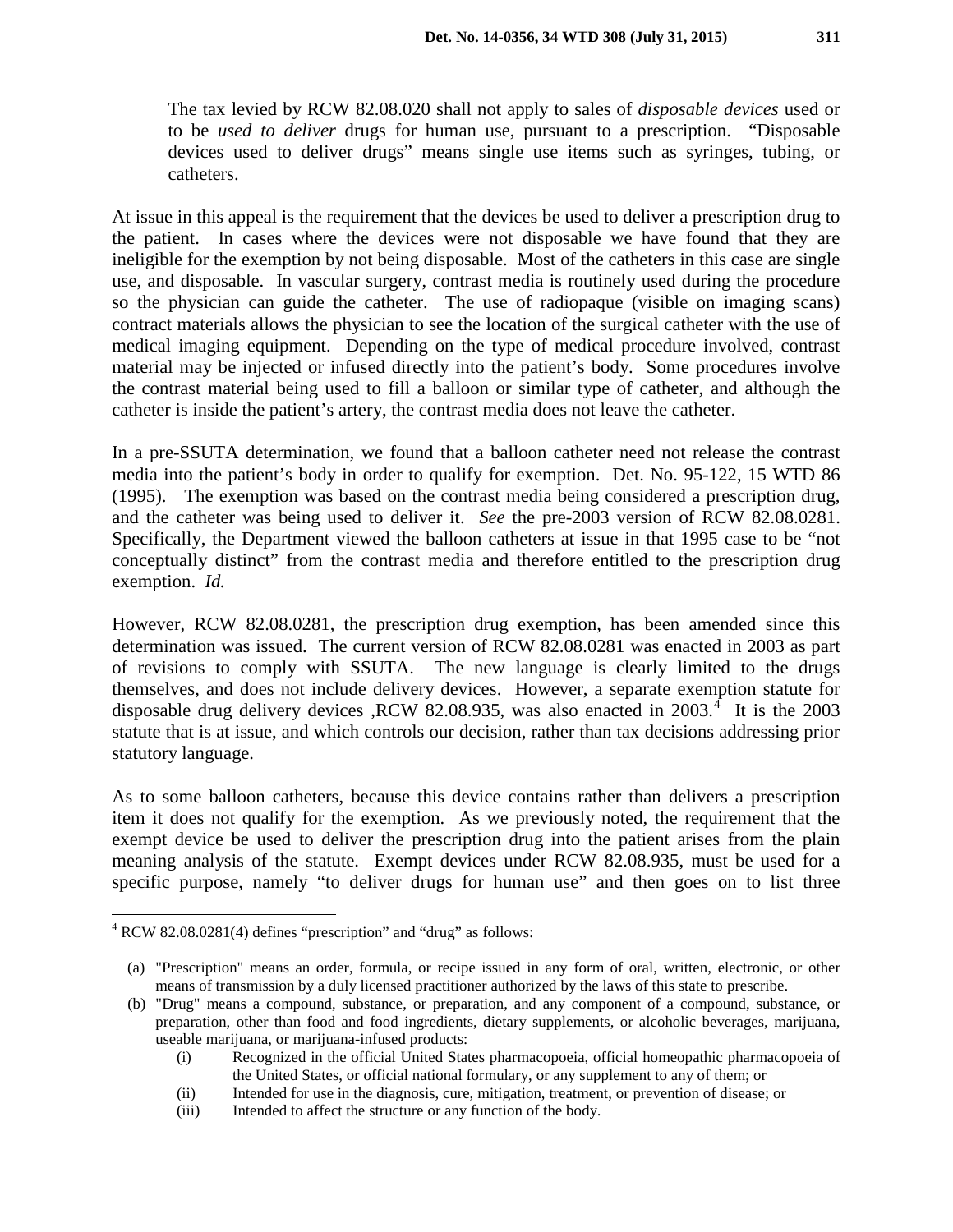exemplar categories of such devices: syringes, tubing or catheters. RCW 82.08.935 does not define deliver, syringes, tubing, or catheters.

The definition of deliver includes, "to send (something aimed or guided) to an intended target or destination".<sup>[5](#page-4-0)</sup> Webster's Third New International Dictionary, 597 (1993). "Syringe" is defined as "a device used to inject fluids into or withdraw them from the body or its cavities."*Webster's Third New International Dictionary*, 2322 (1993). The same dictionary defines "catheter" as:

[A]ny of various tubular medical devices designed for insertion into canals, vessels, passageways, or body cavities so as to permit injection or withdrawal of fluids or substances or to maintain openness of a passageway.<sup>[6](#page-4-1)</sup>

### *Webster's Third New International Dictionary*, 353 (1993).

Thus, the essential characteristic of exempt disposable devices under RCW 82.08.935 is that they send prescription drugs into the human body via insertion into the human body, and that is what they are designed to do. Therefore, a plain meaning analysis of the items exempted by the statute requires delivery of the prescription drug into the patient. Under the updated Rule 18801(403)(b), the prescription drug must come into "direct contact" with the patient, either internally or externally. Contrast media that is only used to fill a catheter, but which never comes into direct contact with the patient, would not be a prescription drug as that term is used in RCW 82.08.0281 since the 2003 amendments. Based on the information provided, some of the catheters in this case do not perform this function (delivering prescription drugs to a patient) and therefore are not eligible for exemption under of RCW 82.08.935.

As noted above taxpayers bear the burden to establishing entitlement to exemption, and in some cases the Taxpayer has not provided sufficient factual information demonstrating exactly what the item in question does during the medical procedure. Merely stating that contrast media is used does not prove *how* it was used.

Another recurring matter with several of the items the Taxpayer disputes are items where the use of medical saline is involved. Under certain circumstances, saline solutions can be considered a drug, and a device of the type listed in RCW 82.08.0281 used to deliver it would be exempt. *See* Rule 18801(203)(a) Table 2. However, the use of saline with a surgical catheter does not automatically make it tax exempt. In Det. No. 10-0386, 32 WTD 81 (2013) we found that a "Cath EP Thermacool" was not exempt. We stated that: "…the saline is being used to regulate the temperature of the catheter itself, and the device is not similar in nature to a syringe, catheter, or tubing, designed to inject fluids into the human body. Thus, this device would not be exempt from sales or use tax." Consequently, if the devices in this appeal are clearly surgical tools, they

<span id="page-4-0"></span> <sup>5</sup> In ascertaining the meaning of undefined statutory terms, courts frequently resort to dictionaries. *Codd v. Stevens Pass, Inc*., 45 Wn. App. 393, 399, 725 P.2d 1008 (1986) (citing *State ex rel. Graham v. Northshore School District 417*, 99 Wn.2d 232, 244, 662 P.2d 38 (1983)). When statutory terms are not defined, the Department also turns to their "ordinary dictionary meaning." Det. No. 04-0147, 23 WTD 369 (2004) (citing *Western Telepage, Inc. v. City of Tacoma*, 140 Wn.2d 599, 609, 998 P.2d 884 (2000)). Washington courts use Webster's Third New International Dictionary in the absence of other authority. *State v. Glas*, 106 Wn. App. 895, 905, 27 P.3d 216 (2001), *rev'd on other grounds*, 147 Wn.2d 410 (2002).<br><sup>6</sup> The definition of "tubing" at page 2460 of the same dictionary adds little to the discussion and analysis here, and is

<span id="page-4-1"></span>therefore not discussed. Tubing is part of the definition of catheter above.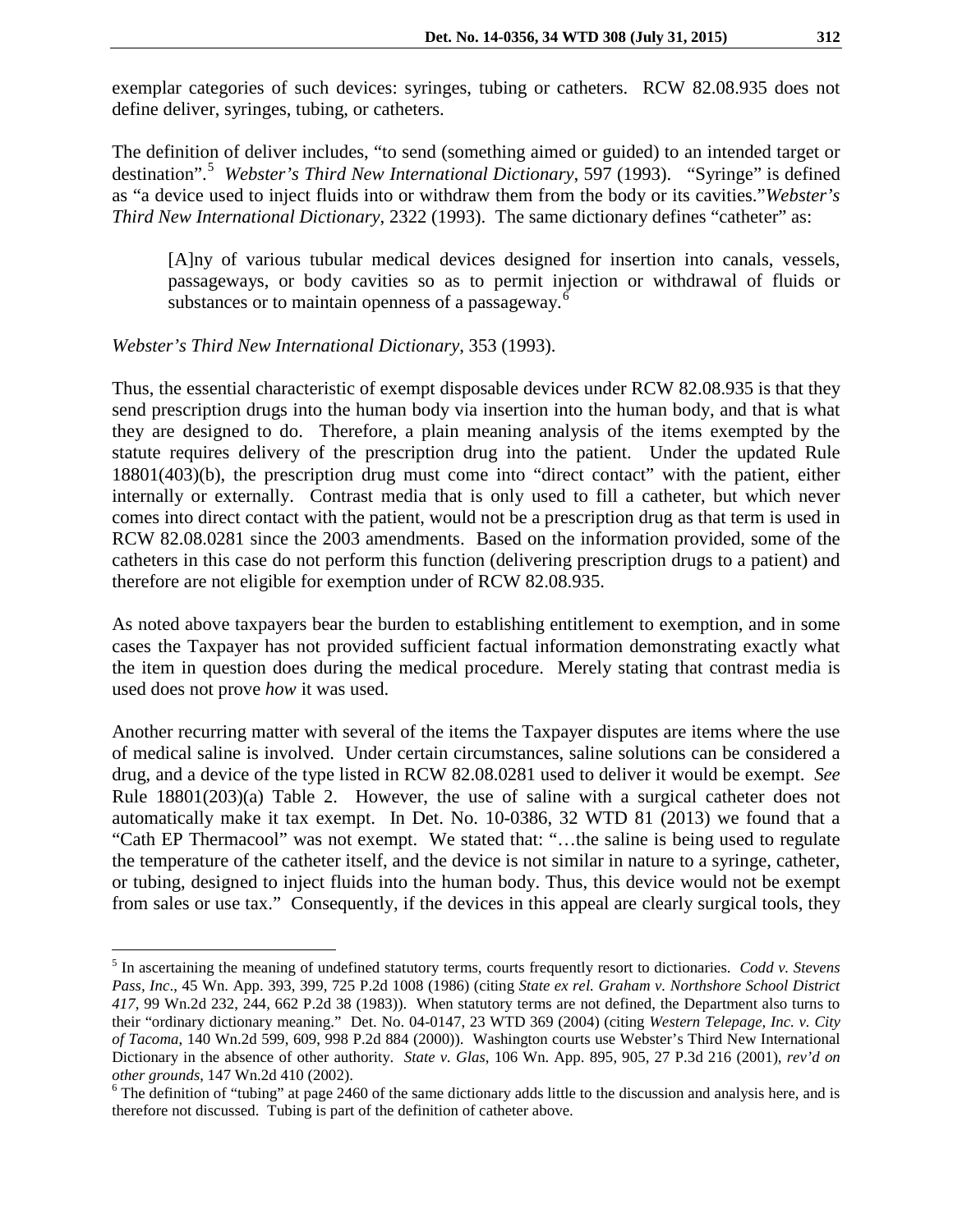will not be exempt merely because saline plays some secondary role in the procedure, unless we have clear evidence the device infuses saline as a prescription drug directly into the patient.

We now address the 45 purchases from the audit sample that the taxpayer asserts were exempt from the retail sales tax. As noted, for the Taxpayer's reference we will cite the current version of Rule 18801, as well as the statute in effect during the audit period.

- 1. Invoice No. . . . . This purchase of \$. . . from [a supplier] is for a "Tray" of several medical items. The Taxpayer has short handwritten notes on its documents, indicating that the sutures, a catheter, and syringes are exempt, but has provided nothing from the seller about the pricing of the tray's 20 items individually. Without this information we have no basis for exempting this purchase. RCW 82.08.190, .195, and Rule 18801 (501) Bundled Transactions, require that we have proof that over 50% of the value of the items in the tray were tax exempt items. That proof is missing here. The purchase is not exempt.
- $2. \ldots$
- 3. Invoice No. . . . . This purchase includes \$. . . from [a supplier] for items not well identified by Taxpayer's materials. Audit treated it as a taxable bundled transaction as the accompanying information refers to needles and "contrast." The Taxpayer seems to assume that it is exempt by including needles. We have reviewed the product description from the vendor.<sup>[7](#page-5-0)</sup> These are [medical procedure] needles used to treat blood vessels or blood vessel malformations and also those of the lymphatic system. A medicine is injected into the vessels, which makes them shrink. The RCW 82.08.935 (*See also* Rule 18801 402(c) exemption for disposable devices used to deliver drugs is applicable here.)
- 4. Invoice No. . . . . This purchase of \$. . . shipping from [a supplier] is for infusion catheters. We agree with the Taxpayer, as does Audit, that these are used for administering drugs, and are exempt per the RCW 82.08.935/Rule 18801(402)(c) exemption for disposable devices used to deliver drugs.
	- . . .
- 5. Invoice No. . . . . This purchase of \$. . . for [a sucrose and water solution] is asserted to be exempt as food. Audit disallowed it on the basis that food products are required to have contents labeled in compliance with Federal laws for food products. The Taxpayer provided description of the product states that it is used to sooth babies. It is described as a 24% sucrose/76% water solution, i.e., sugar water. RCW 82.08.0293(1) is the sales tax exemption for food, and WAC 458-20-244 is the Department's administrative rule regarding this exemption. Sugar water falls under the RCW 82.08.0293(2)(c)/Rule 244 description of "Soft drinks" as "nonalcoholic beverages that contain natural or artificial sweeteners." Soft drinks, per RCW 82.08.0293(2), do not qualify for the food exemption from the retail sales tax.

 $6. \ldots$ 

<span id="page-5-0"></span> $^7$  . . .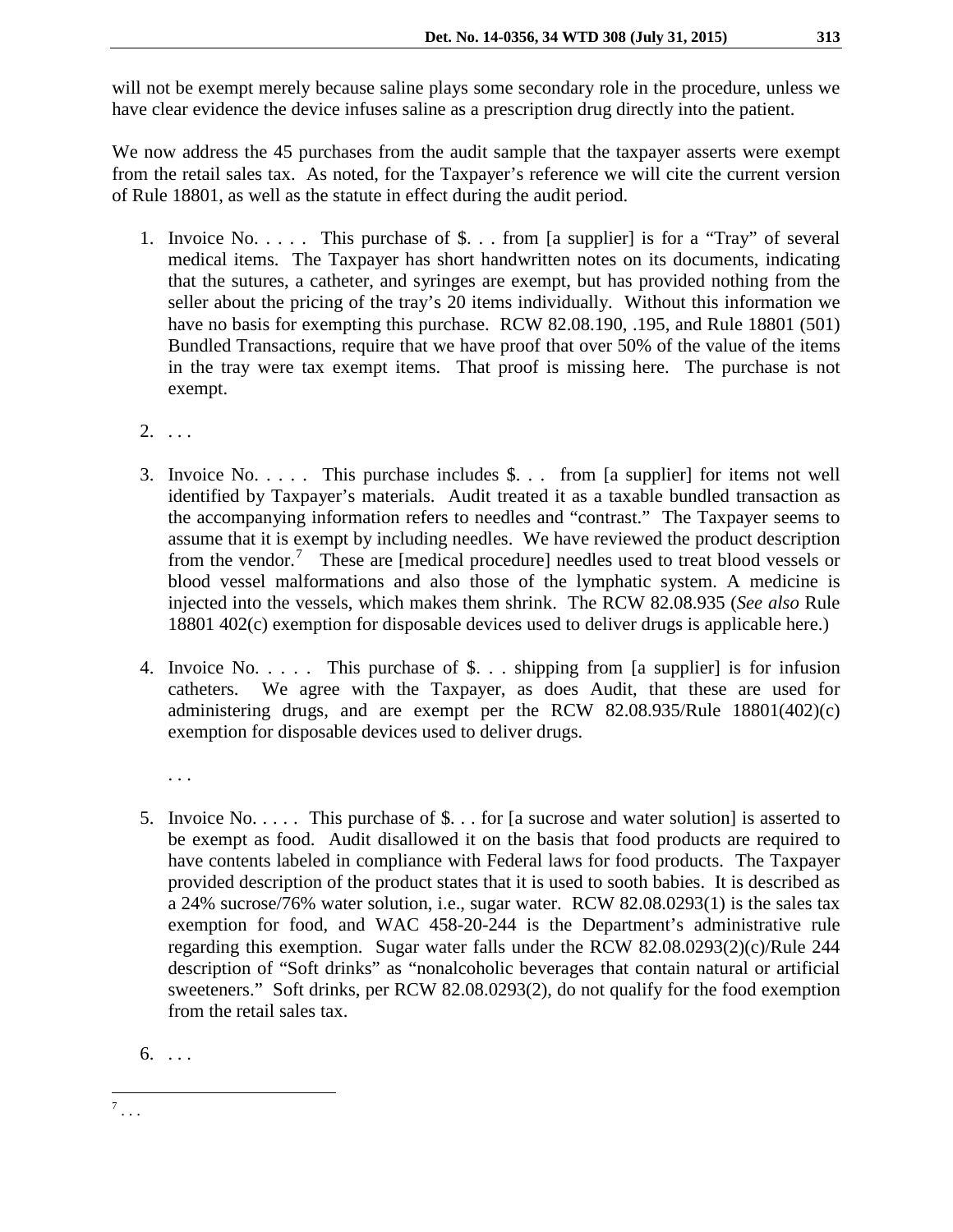- 7. Invoice No. . . . . This purchase of \$. . . from [a supplier] is for . . . [blood filters]. These are devices implanted in arteries to filter blood to help prevent blood clots. The filter remains in the patient's body.<sup>[8](#page-6-0)</sup> The filter also prevents or corrects a physical malfunction, i.e., blood clots. RCW 82.08.0283(4)(a)(ii). The RCW 82.08.0283/Rule 198801(206)(a)  $\&$  (403)(n) exemption for prosthetic devices is applicable here.
- 8. Invoice No. . . . . This purchase of \$. . . and \$. . . from [a supplier] for lab control materials. See item 12 below. Lab control materials are not exempt.
- 9. Invoice No. . . . . This purchase from [a supplier] includes \$. . . for cutting balloon catheters, a "microsurgical dilatation device" according to the provided product description. This a surgical tool to expand (vasodilatation) blood vessels. The fact that a contrast medium is used during the surgical procedure does not automatically make this a prescription drug delivery device. The product information states that a contrast medium is used to inflate the balloon, but it does not appear that the contrast medium is actually infused directly into the patient's body, which is what would be required for application of the RCW 82.08.935/Rule 18801(403)(c) exemption. This item is not exempt.
- 10. Invoice No. . . . . This purchase of \$. . . from [a supplier] is for two types of single use face masks that the Taxpayer's hand written notes state is an "oxygen breathing mask." Per RCW 82.04.0283(1)(c) and Rule 18801(403)(h)(ii), oxygen is exempt, but related equipment is not unless it is for oxygen generation or storage, and the provided description of the mask does not meet this test.
- 11. Invoice No. . . . . This purchase of \$. . . from [a supplier] has notes stating that the substances (control kits) are lab controls. The Taxpayer provided a copy of ETA 3064.2009. That ETA specifically states that it is referring to the version of RCW 82.08.0281 that existed *before* the 2004 amendments. The purchases here were made in 2008. The 2004 amendments to RCW 82.08.0281, and the Department's updated Rule 18801(402) make it clear that this prescription drug exemption is not as broadly applicable as previously described in the now updated Rule 18801. ETA 3064.2009's references to the outdated version of Rule 18801 are also inapplicable here. The current Rule  $18801(403)(i)$  & (k) make it clear that lab test control materials are not exempt.
- 12. Invoice No. . . . . This purchase of \$. . . from [a supplier] includes diagnostic catheters used to deliver contrast media. The RCW 82.08.395 (*See also* Rule 18801 402(c)) exemption for disposable devices used to deliver prescription drugs is applicable here as the product information provided indicates that these are used "…to deliver radiopaque contrast medium to selected sites in the vascular system." The SSUTA Health Care Item List of June 2, 2006 list radiopaques as a drug, exempt as a prescription drug per RCW 82.08.395. The portion of this invoice for the diagnostic catheters was \$. . . .

13. . . .

<span id="page-6-0"></span> $8$  See product description at: ...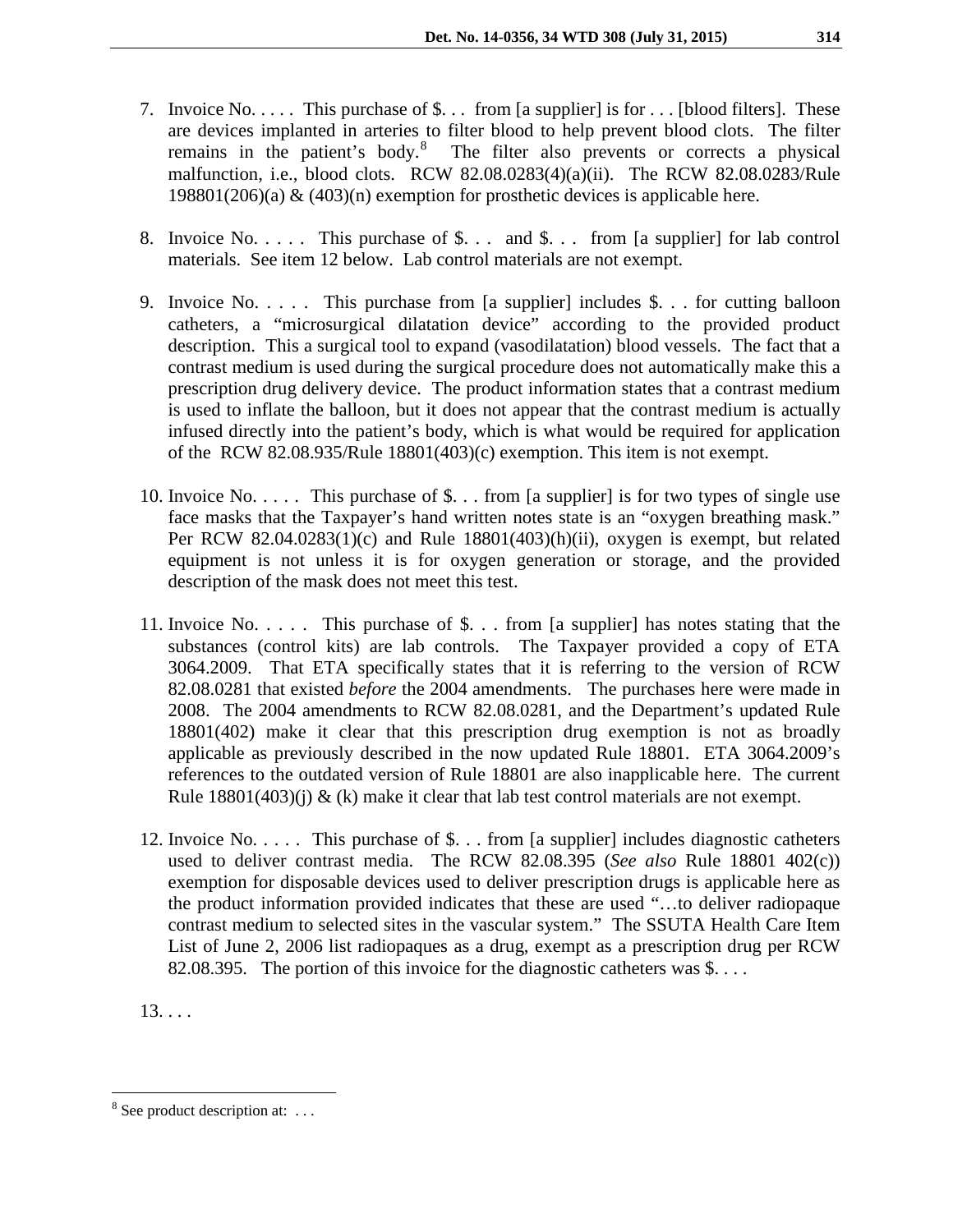- 14. Invoice No. . . . . This purchase of \$. . . from [a supplier] in 2009 is for more control kits. See item 12 above. Not exempt per Rule  $18801(403)(i) \& (k)$ .
- $15. \ldots$
- 16. . . .
- $17. \ldots$
- 18. . . .
- 19. Invoice No. . . . . This purchase of \$. . . from [a supplier] is for catheters used for injecting contrast materials. The RCW 82.08.395 (*See also* Rule 18801 402(c)) exemption for disposable devices used to deliver drugs is applicable here as these are used for the injection of contrast materials. The product description describes an injection of contrast materials as distinguished from a balloon's inflation only of contrast materials. Exempt per RCW 82.08.395. *See also* #13 above
- 20. Invoice No. . . . . This purchase included \$. . . from [a supplier] for two [vascular surgery tools]. The Taxpayer's notes state that it infuses a prescribed drug. As the Taxpayer's photocopy of [suppliers'] product description was partially cut off, we reviewed this products description on the seller's website.<sup>[9](#page-7-0)</sup> This is durable medical equipment used for lesion removal, and not a disposable device as required by the exemption for devices used for delivering prescription drugs. RCW 82.08.935, Rule 18801(403)(c).
- 21. Invoice No. . . . . This purchase of \$. . . from [a supplier] for a blood platelet separation system kit. Besides the bundled purchase issue first discussed in item 1 above, the Taxpayer cites no basis for exemption, and we find none. RCW 82.08.02806/Rule 18801(403)(l) provides a retail sales tax exemption for the sale of blood, however, there is no automatic exemption for related equipment.
- 22. Invoice No. . . . . This purchase of \$. . . from [a supplier] includes three purchases of coronary balloon dilatation catheters used in the treatment of coronary heart disease. The Taxpayer asserts that these are exempt because a contrast media is used during the procedure. The RCW 82.08.395 (*See also* Rule 18801 402(c)) exemption for disposable devices used to deliver drugs is inapplicable here as the product materials provided show that contrast material is used to inflate one of the balloons used in the procedure, but there is no evidence the contrast material is ever actually infused into the patient's body. These are not exempt. RCW 82.08.935, Rule 18801(403)(c).
- 23. . . .
- 24. Invoice No. . . . . This purchase of \$. . . from [a supplier] was for a [cardiovascular seal device] which the Taxpayer states is a temporary prosthetic device. Audit denied the exemption as not delivering a prescription drug. We have reviewed the Taxpayer's

<span id="page-7-0"></span> $9$  http://www....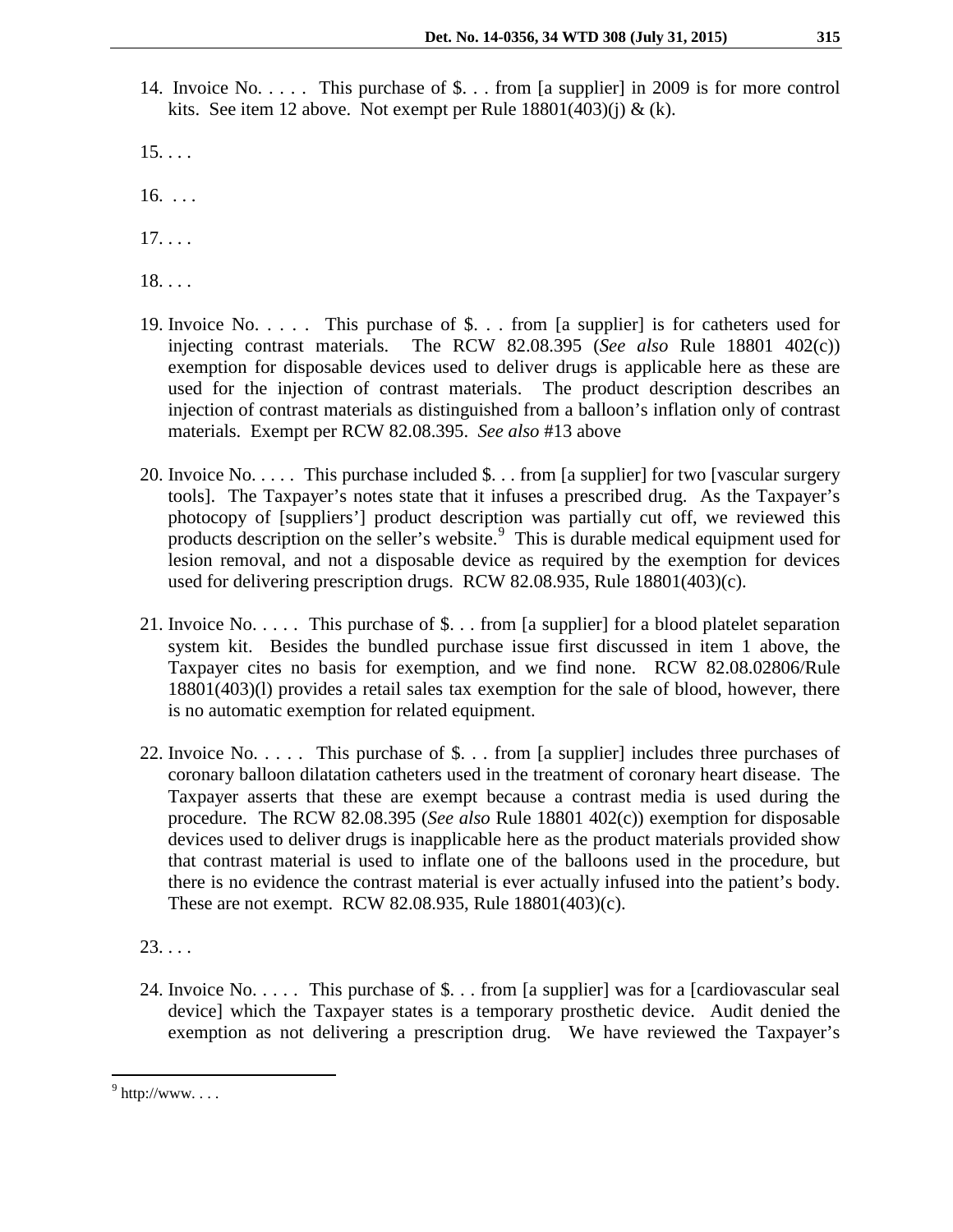materials, and also the product website.<sup>10</sup> The [device] is used in coronary artery bypass surgery. This system includes an aortic cutter, a seal loader & delivery device, and the proximal seals. The purchase here was just for the seals. The [suppliers'] description of the seal's use is that it helps avoid the use of clamps during heart surgery. After the artery grafting stage of the bypass surgery is completed, the proximal seal is removed. . . . Taxpayer's materials includes color illustrations on the seal's use, and the next to last sentence states [that the seal is removed] The RCW 82.08.0283/Rule 198801(206)(a)  $\&$ (403)(n) exemption for prosthetic devices would not cover surgical clamps, which is what these seals serve as a replacement for. We find the proximal seals to be a disposable surgical tool, not a prosthetic device.

- 25. Invoice No. . . . . This purchase of \$. . . from [a supplier] is for infusion catheters. The materials provided by the taxpayer show how these catheters are used to infuse "pharmacologic agents." From the product description we find (and Audit now agrees) that these are exempt as disposable devices used to deliver drugs under RCW 82.08.935/Rule 18801(403)(c).
- 26. Invoice No. . . . . This purchase of \$. . . from [a supplier] included \$. . . for hemostasis catheters. This is an electrocautery (cauterization) single use endoscopic surgical tool. These particular catheters have the dual ability to provide saline irrigation. We see nothing in the device's description from [the supplier] that it is otherwise used to deliver prescription drugs, a requirement to be exempt under RCW 82.08.935/Rule 18801((403)(c). Based on the product description, the saline use is secondary to the electrocautery surgical function, and does not make the device exempt.
- 27. Invoice No. . . . . This purchase of \$. . . from [a supplier] includes stents, and two types of balloon catheters. This was not a bundled purchase. The stents, which are implanted in arteries, qualify as exempt under the RCW 82.08.0283/Rule 198801(206)(a)  $\&$ (403)(n) exemption for prosthetic devices. Based on the product description provided by the Taxpayer, the balloon catheters are a surgical tool, and are not used to infuse a prescription drug as required by RCW 82.08.935/Rule 18801(403)(c). The product materials describe inflation of the balloons with a contrast material, and warn of the dangers of the balloon bursting. Clearly, this is not a catheter used to infuse a contrast medium directly into the patient. These catheters are not exempt per RCW  $82.08.935/R$ ule  $18801(403)(c)$ . The stent purchase that we find to be exempt was for \$920.00 and is listed as item 0003 on this invoice.

28.

29. Invoice No. . . . . This purchase of \$. . . is for a dozen . . . blood autotransfusion systems.<sup>11</sup> The Taxpayer asserts that this system is exempt because the tubing portion of the system is single use. This item, based on the company's description appears mainly to be durable medical equipment. To the extent that a portion of the purchase includes single use tubing, it would be a bundled transaction Per Rule 18801(501), again without any evidence of the value of each part of the purchase. Additionally, the device is for use

<span id="page-8-1"></span><span id="page-8-0"></span> $10 \text{ http://www. . . .}$ <br> $11 \text{ . . . } \text{http://www. . . .}$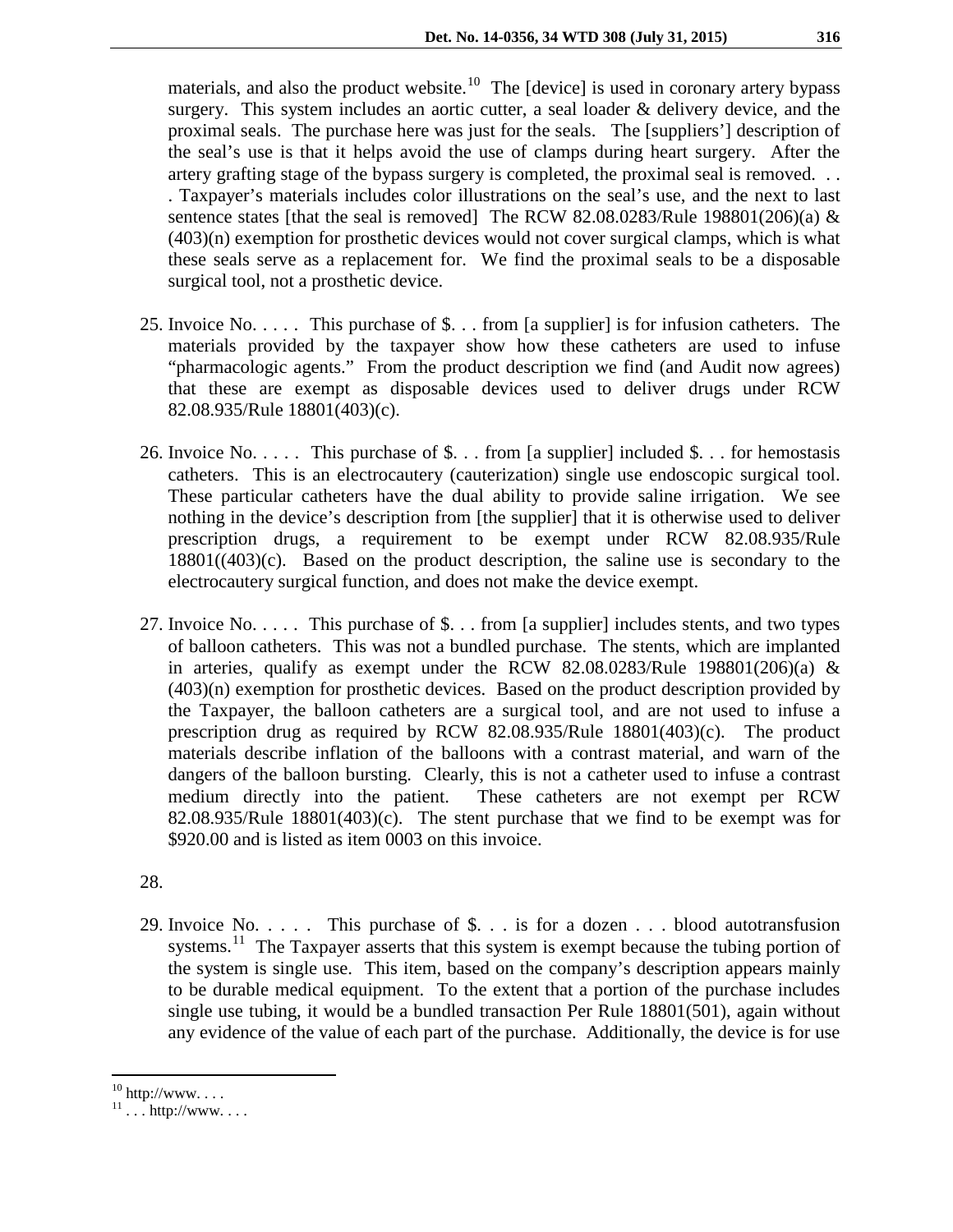with blood<sup>12</sup>, and while blood sales are exempt, related equipment is not automatically exempt.

30. . . .

- 31. Invoice No. . . . . This purchase of \$. . . from [a supplier] includes more balloon catheters. The Taxpayer asserts that these are exempt because they infuse contrast media. As in item 28 above, the product descriptions provided show them to be surgical tools, and the use of contrast media does not qualify a catheter as exempt unless there is evidence it infuses the contrast media into the patient's body. Not exempt per RCW 82.08.935/Rule 18801((403)(c).
- 32. Invoice No. . . . . This purchase of \$. . . from [a supplier] includes more [vascular surgery] items of medical equipment. The Taxpayer asserts that these are exempt because they inject contrast media. For the reasons outlined for this equipment under item 21 above, it is not exempt. RCW 82.08.935/Rule 18801((403)(c).
- 33. Invoice No. . . . . This purchase of \$. . . from [a supplier] for several pieces of medical equipment. \$. . . was for three [vein clot removal tools]. \$. . . was for two [balloon dilation catheters]. Both of these catheters are used for the removal of a thrombus (blood clot). The product descriptions for both describe how they use jets of water to break up and remove blood clots. The product materials provided also advertise a . . . . system that can also break up blood clots through [a proprietary infusion of medication]. This . . . system was not part of what was ordered on this invoice. Without the direct infusion of a prescribed drug, a system that just uses saline as part of a surgical procedure is not exempt under RCW 82.08.935/Rule  $18801(403)(c)$ . Finally, \$... was for three "pump" sets." The only information provided was a small picture that includes an illustration of what appears to be tubing and some items attached to it. Without further information we find no basis for an exemption.
- 34. Invoice No. . . . . This purchase of \$. . . from [a supplier] includes \$. . . for [a type of balloon catheter inflation device]. This device is used with catheters to remove plaque from inside blood vessels. This is a surgical device. The product materials warn that it should not be used with patients who have adverse reactions to contrast materials. There is no proof that it directly infuses contrast medium, and is therefore not exempt under RCW 82.08.935/Rule 18801(403)(c).
- 35. Invoice No. . . . . This purchase of \$. . . from [a supplier] is not accompanied by any product description. The Taxpayer states that it cleans and reinfuses a patient's blood, and that the tubing portion should be exempt. A patient's own blood would not be a prescription drug. This is not exempt for the same reasons as in item 30 above.
- <span id="page-9-0"></span>36. Invoice No. . . . . (Only a portion of the total invoice was provided.) This purchase from [a supplier] includes \$. . . for a box of 20 [vascular clips] that the Taxpayer states are an exempt suture delivery device. Also included is an e-mail from the Taxpayer's tax consultant that states these clips are left in the patient's body and are later passed through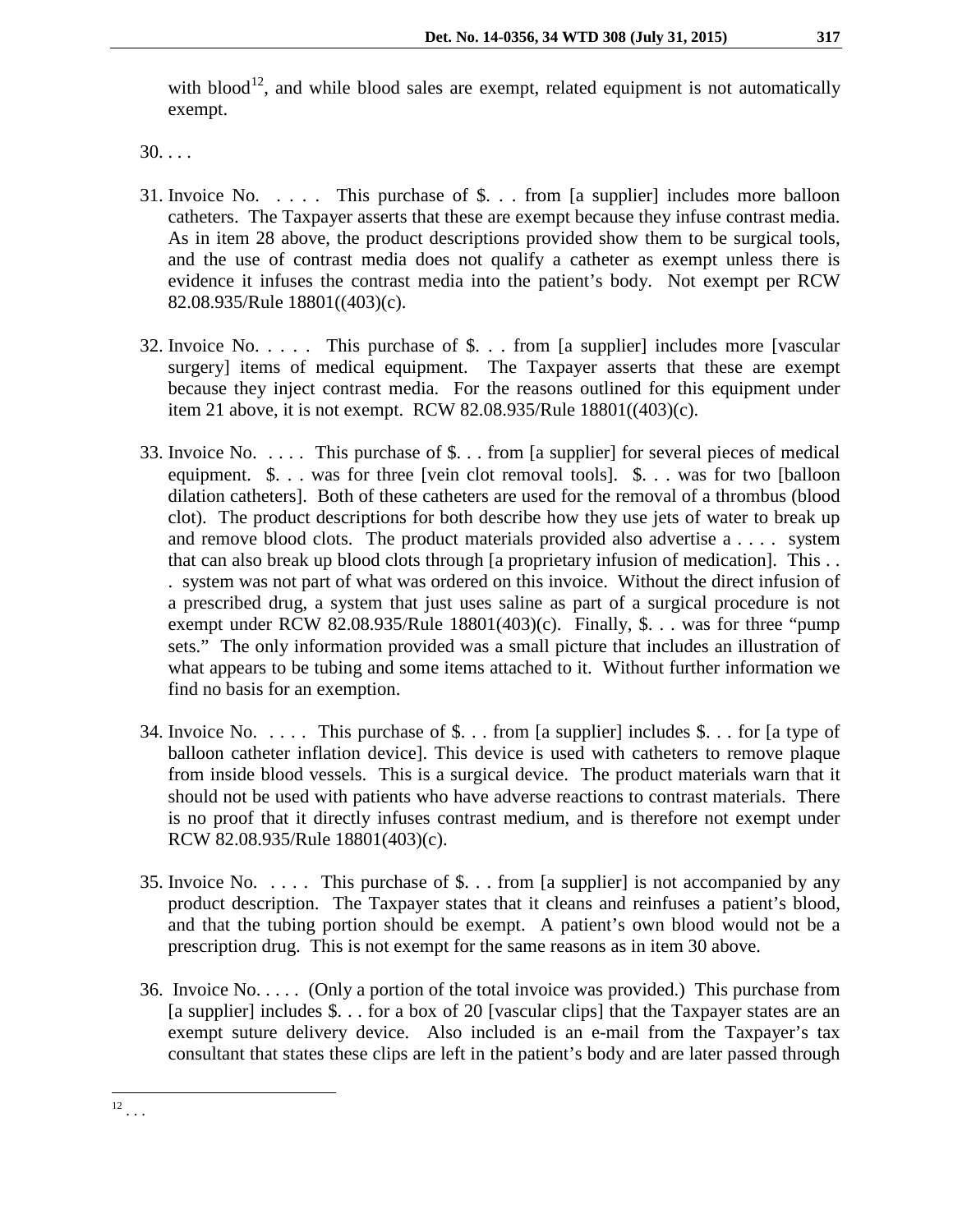the body. We have reviewed the vendor's product description.<sup>13</sup> ... These metal clips are used to control internal bleeding during surgery. The product description (which warns against re-use) gives no indication that these metal clips are designed to stay in and later pass through the body. This is best categorized as a surgical tool; it is not akin to a suture. Sutures are exempt as prosthetic devices. *See* Rule 18801(206)(a) Table 5.

37. Invoice No. . . . . This purchase of \$. . . from [a supplier] is for four ten packs of [a vascular closure device], described by the Taxpayer as temporary prosthetics. These items are single use small metal wire mesh disks that aid in stopping arterial bleeding after surgery. It is completely removed prior to the patient's discharge. As with item 37 above, these are best categorized as surgical tools; they are not akin to a suture that is left in the body. While sutures are exempt as prosthetic devices, surgical tools are not. *See*  Rule 18801(206)(a) Table 5.

38. . . .

39. Invoice No. . . . . This purchase of \$. . . from [a supplier] includes \$. . . for . . . cutting balloon catheters. As we described in items 28 and 32 above, these are surgical tools. The fact that the product warnings state that they should not be used with patients who have contrast media allergic reactions does not prove that these tools deliver prescription drugs. These are not exempt. RCW 82.08.935/Rule 18801(403)(c).

 $40. \ldots$ 

41. . . .

 $42. \ldots$ 

43. . . .

44. **[Software Contractor}** This was a 2010 contract reviewed individually (not part of the audit sample) due to the larger amount involved. . . . The Taxpayer's contract with [the software contractor] was for  $a \dots$  pre-written computer software system.<sup>[14](#page-10-1)</sup> The basis for the Taxpayer's dispute on this contract is that it asserts [the software contractors] line item invoices break down the retail sales taxable (pre-written software) portion of the contract vs. the service (staff training) portion not subject to retail sales tax. For the sale of software training combined in a contract with the purchase of pre-written computer software, the training portion of the contract must be "separately stated from the sale of prewritten computer software." Otherwise the entire contract is subject to retail sales tax. *See* WAC 458-20-15501.[15](#page-10-2)

The Taxpayer has provided several documents in connection with this issue. The invoices in question fall into the following three categories:

<span id="page-10-2"></span>

<span id="page-10-1"></span><span id="page-10-0"></span><sup>&</sup>lt;sup>13</sup> http://www. . . .<br><sup>14</sup> . . . The purchase also included an [information management system].<br><sup>15</sup> When the contract at issue was executed, WAC 458-20-15501(307)(e) covered the issue of contracts for retail software and training. WAC 458-20-15502(7)(e), effective March 28, 2013 addresses this issue in the same manner.